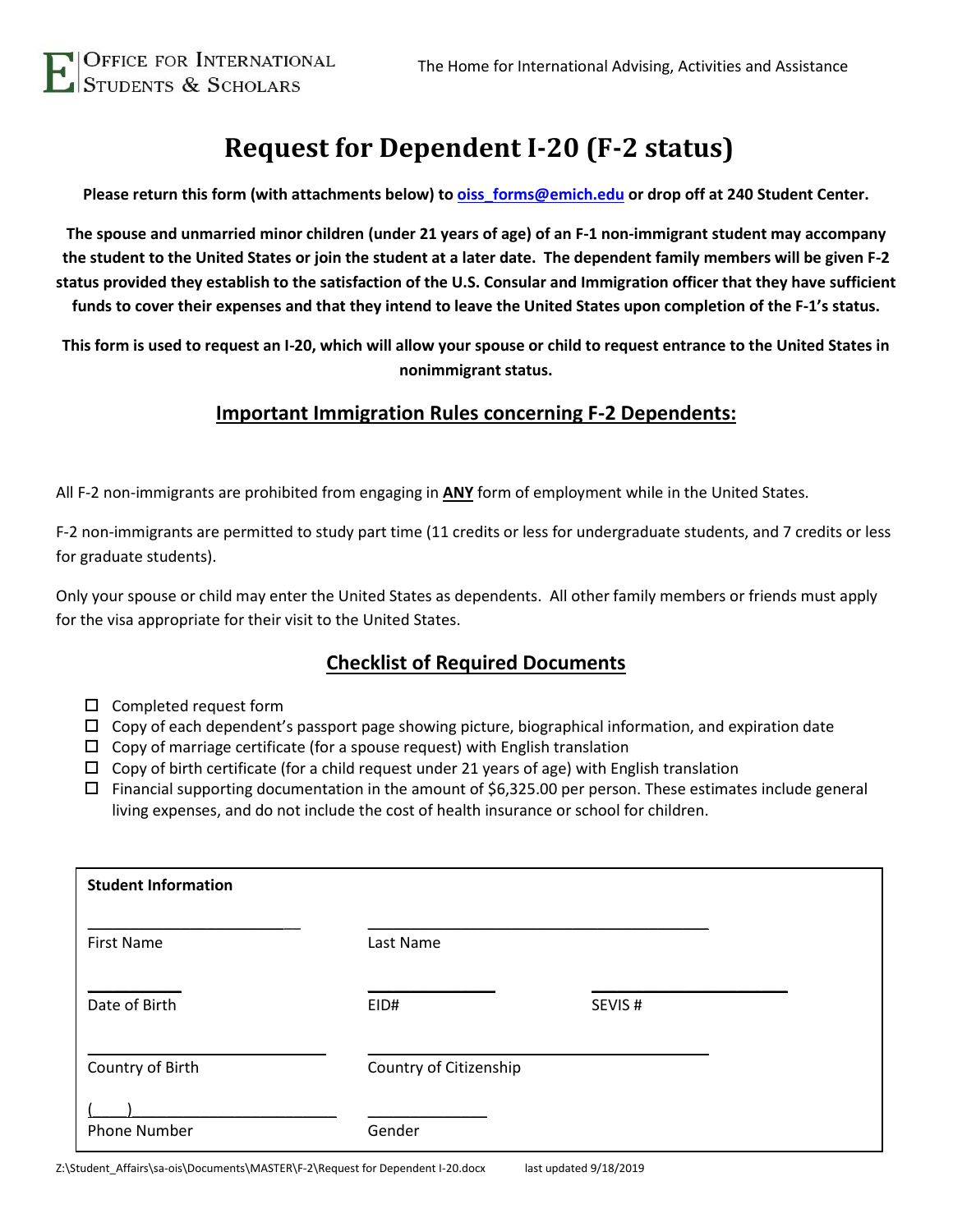## **Please print clearly. For each dependent, please attach a photocopy of their passport with this request.**

| <b>Dependent Information</b>        |                   |                            |        |
|-------------------------------------|-------------------|----------------------------|--------|
|                                     |                   |                            |        |
| Last Name                           | <b>First Name</b> | Middle                     | Gender |
| (exactly as it appears on passport) |                   |                            |        |
|                                     |                   | Date of Birth (MM/DD/YYYY) |        |
| Relationship to F-1 student         |                   |                            |        |
|                                     |                   |                            |        |
| Country of Birth                    |                   | Country of Citizenship     |        |
|                                     |                   |                            |        |
| <b>Dependent Information</b>        |                   |                            |        |
| Last Name                           | <b>First Name</b> | Middle                     | Gender |
| (exactly as it appears on passport) |                   |                            |        |
|                                     |                   |                            |        |
| Relationship to F-1 student         |                   | Date of Birth (MM/DD/YYYY) |        |
|                                     |                   |                            |        |
| Country of Birth                    |                   | Country of Citizenship     |        |
|                                     |                   |                            |        |
| <b>Dependent Information</b>        |                   |                            |        |
|                                     |                   |                            |        |
| Last Name                           | <b>First Name</b> | Middle                     | Gender |
| (exactly as it appears on passport) |                   |                            |        |
|                                     |                   |                            |        |
| Relationship to F-1 student         |                   | Date of Birth (MM/DD/YYYY) |        |
|                                     |                   |                            |        |
| Country of Birth                    |                   | Country of Citizenship     |        |
|                                     |                   |                            |        |
| <b>Dependent Information</b>        |                   |                            |        |
|                                     |                   |                            |        |
| Last Name                           | <b>First Name</b> | Middle                     | Gender |
| (exactly as it appears on passport) |                   |                            |        |
| Relationship to F-1 student         |                   | Date of Birth (MM/DD/YYYY) |        |
|                                     |                   |                            |        |
|                                     |                   |                            |        |
| Country of Birth                    |                   | Country of Citizenship     |        |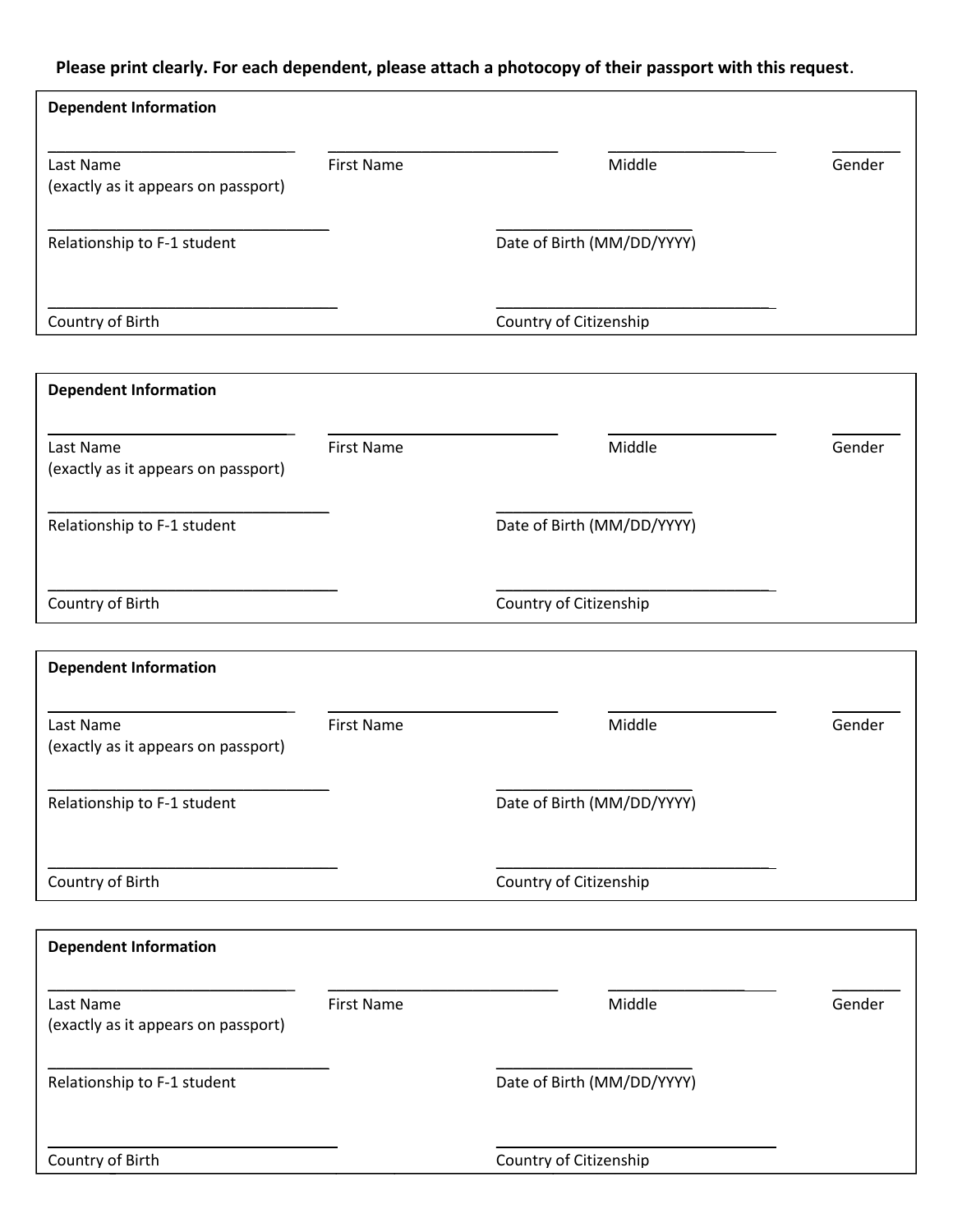# **General Information to Prepare for your Family's Arrival**

#### **Cost of Supporting Dependent Family Members**

The estimated costs given above (\$6,325) include basic living expenses only. The estimates do not include the cost of health insurance or children's preschool/day care. Please read below for more information on what further costs you may need to cover for your family while they are in the United States.

#### **Health Insurance**

Health care in the United States is very expensive. People without health insurance risk a lack of health care access, extremely high costs, and financial devastation in the event of even a moderate health problem. It is very important that your family members have adequate health insurance coverage at all times while they are in the United States. The yearly cost of health insurance for a female can range from \$1,500 - \$4,000, for a male spouse from \$600 - \$4,000, and for a child from \$500 - \$2,150.

#### **Public School**

F-2 dependent children are eligible to attend public schools from kindergarten through 12<sup>th</sup> grade. No tuition will be charged. To enroll in kindergarten, a student must be 5 years old on or before December  $1<sup>st</sup>$  in the year in which they enroll.

#### **Preschool and Daycare Costs**

Children generally attend preschool for one or two years prior to enrolling in kindergarten, or from ages 3 to 5. Free or low-cost preschool programs do exist but may or may not be available. Preschool tuition ranges from approximately \$2,000 - \$4,000 per year for part-time programs and \$4,000 - \$10,000 per year for full-time programs. If your children are not enrolled in either kindergarten or preschool and will need regular care when the parent(s) will be absent, be prepared to enroll your children in a day care program licensed by the State of Michigan. Full-time day care costs can range from \$6,500 to \$13,000 per year.

#### **Proof of Funding**

Proof of funding may either be a bank statement or a letter from your financial sponsor stating they will cover dependent expenses. All family members should be covered by medical insurance while they are here in the United States. The OISS needs proof of funding in the amount of \$6,325 for each dependent.

#### **Additional Information**

- Each family member will be issued an I-20 that must be signed by the F-1 student. The I-20 will then be used to apply for an F-2 visa stamp (if abroad) or a change of status to F-2 (if already in the United States).
- Family members on an F-2 dependent visa status **cannot** work on campus or off campus.
- Family members on F-2 status are allowed to study part time (11 credits or less for undergraduate students, and 7 credits or less for graduate students). Children on F-2 status may attend school full-time from kindergarten to the 12<sup>th</sup> grade.
- To change from F-2 status to another visa status, the family member must obtain the required documents for that status and file an application to USCIS or leave the U.S. and apply for that status at a U.S. consulate.
- Dependents on F-2 status cannot begin any study or employment related to the new status until new status has been granted.